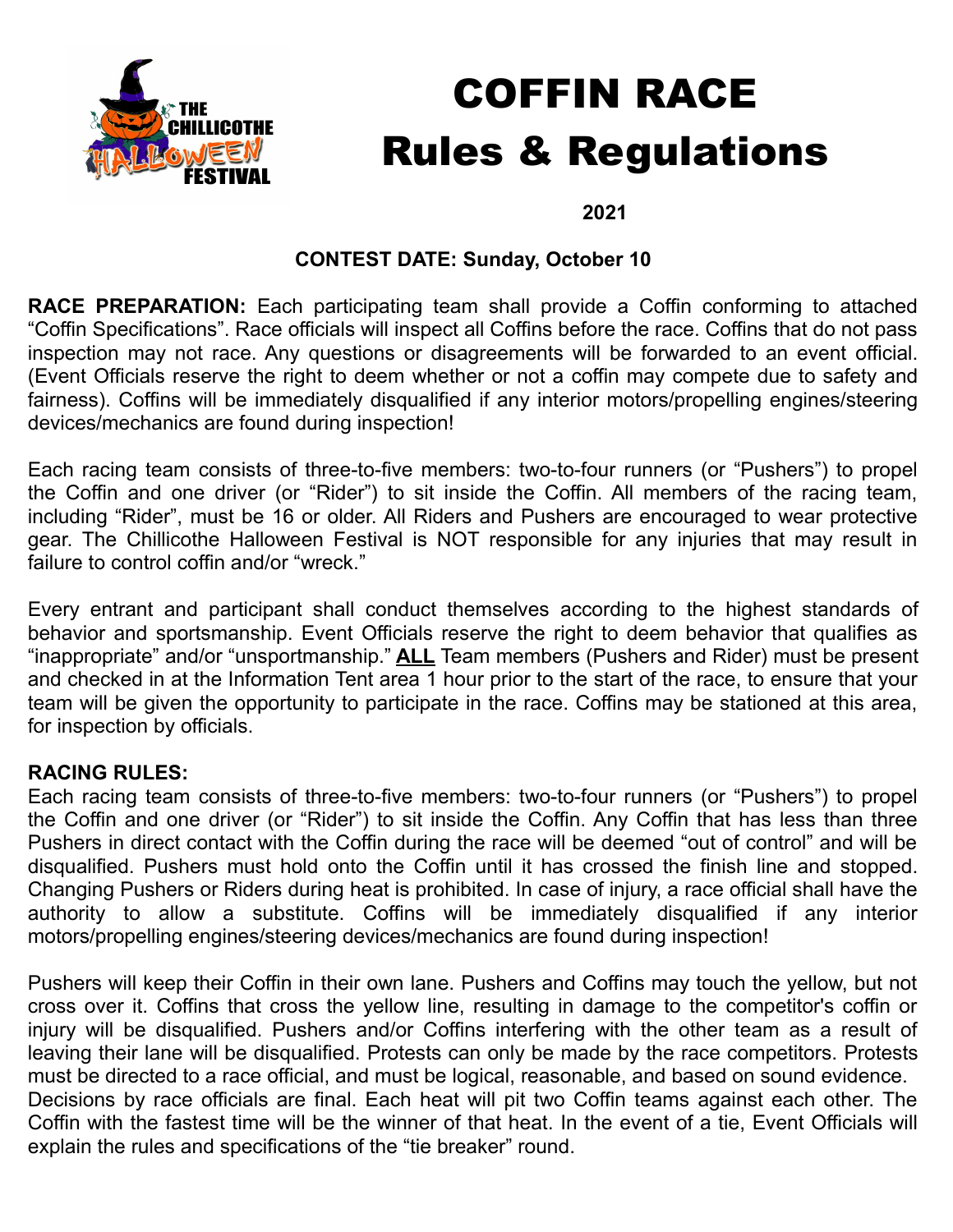#### **AWARDS:**

Cash Prizes and Trophies are awarded to the Top 3 Teams based on the scores of our judges. The winning teams will be announced after all races have been completed, and scores have been tallied. Protests to score results must be directed to an Event Official; however, ALL Event Official decisions are final! In an effort to keep this event in the spirit of fun, Scores / Times will NOT be shared with contestants or made "public knowledge" during and/or after the event. Contestants will not be permitted to view scoresheets, as this may lead to "inappropriate" conduct.

In the effort of maintaining the spirit of fun for this event, ALL contestants agree to the decisions of the judges as Final, and non-contesting in regards to the scores/results of each race. Protesting judges results and/or Officials decisions may result in disqualification of your team.

#### **1st Place Winner will receive \$200 & Trophy 2nd Place Winner will receive \$100 & Trophy 3rd Place Winner will receive \$50 & Trophy**

## **COFFIN SPECIFICATIONS**

All coffins must meet the following specifications. Coffins will be inspected prior to the race. Coffins not meeting specifications will be disqualified at time of inspection.

**COFFIN SIZE:** The coffin (measured at the widest point, including wheel base and/or handles and push bars), must be between 2' and 3' 10" wide. Length must be between 5' and 8' long, including handles and push bars. There are no height restrictions for coffins.

**PROPELLMENT:** Four handles must be securely attached to coffin. Push bar on the front or back of the coffin is optional and may be added instead of 2 of the four handles. Ropes are not permitted. Motors / Engines or any mechanisms that assist in the movement of the coffin other than pushing/pulling is prohibited. Functional steering mechanisms are prohibited.

**WHEELS:** Each coffin must have four firmly attached wheels, attached in such a manner that coffin will roll on all 4 wheels when propelled down the race course. Wheels may not exceed 8.25" in diameter, including tires. Wheels must be within the overall dimensions of the coffin. Casters may be used. For safety and steering ability, wheels or casters may rotate or swivel.

**DECORATIONS:** Decorations may extend UP without limitations. Decorative projections that exceed the maximum width and length of the coffin specifications are not permitted. Decorations or attachments to any coffin that extends further frontward than approved length (mentioned within these specifications) will either be removed or the coffin/team will be disqualified.

**CONSTRUCTION:** Coffins may consist of wood and plastic. Metal coffins are prohibited! The only metal that is allowed attached to the coffin is the pushing bars and wheels. Safety is #1 priority for contestants and spectators, and Event Officials reserve the right to reject any coffin they deem "unsafe" from competition.

## **Festival/Event Officials reserve the right to reject any coffin/team that are in violation of these rules. Officials decisions are final.**

By signing below, you are agreeing to the rules and regulations that are clearly defined in this Rules & Regulations Agreement for the Chillicothe Halloween Festival Coffin Races Event. Your signature also clearly indicates that you will be held accountable to the rules and regulations herein, and that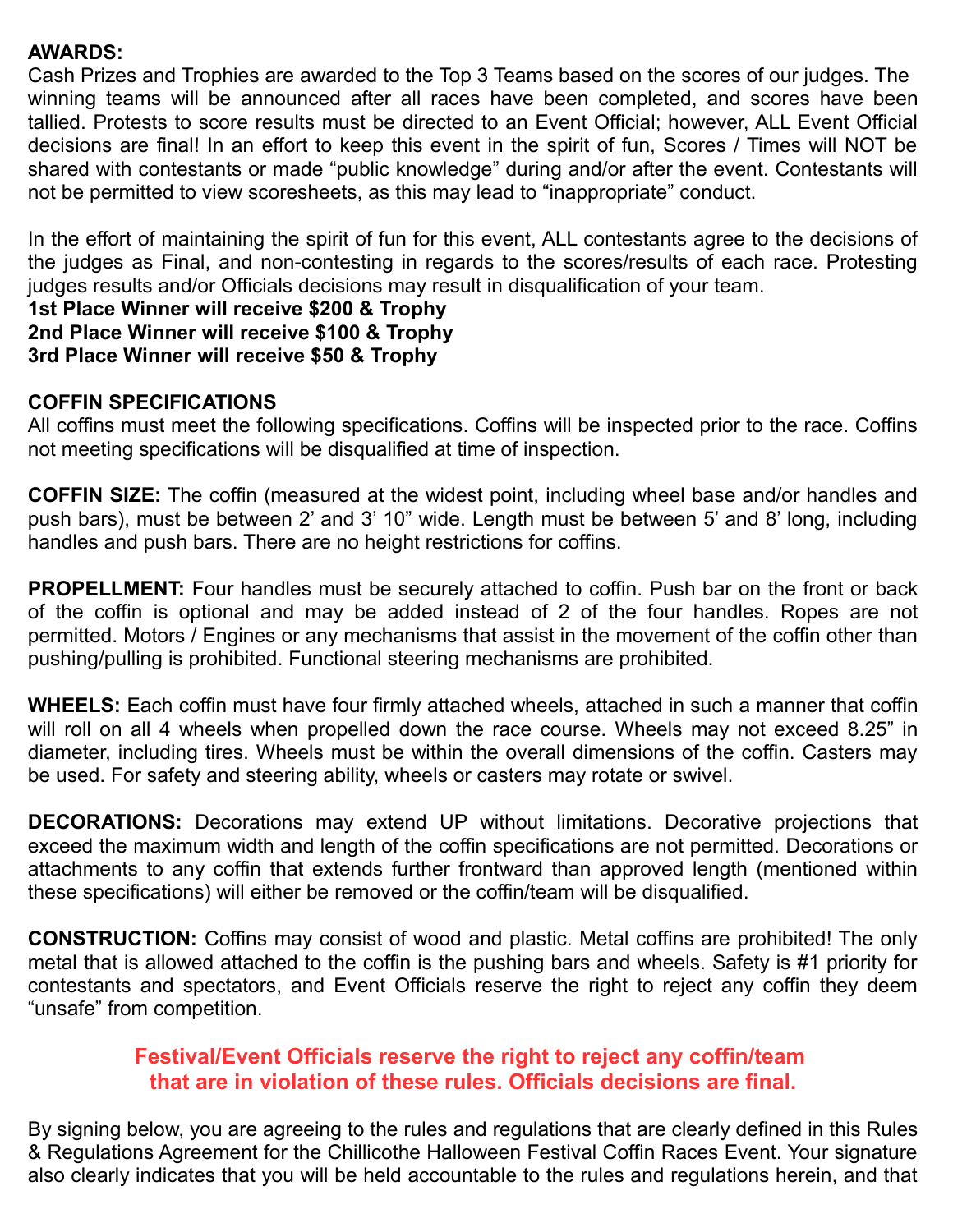you understand immediate disqualification from the races may result in any violation of these rules. You also agree that any damage and/or injury that potentially result from failure to control your coffin, or "accidental wreck," during the event is **NOT** the responsibility of the Chillicothe Halloween Festival, and the Chillicothe Halloween Festival is **NOT** responsible for any damages that could occur. You waive your right to arbitration and/or financial restitution for any damages that may occur during this event.

By signing below, you are stating in written format that you and the members of your team, will abide by the rules and regulations that have been set forth in this document. *You understand all decisions of the Event Officials are final.*

Signature:\_\_\_\_\_\_\_\_\_\_\_\_\_\_\_\_\_\_\_\_\_\_\_\_\_\_\_\_\_\_\_\_\_\_\_\_\_\_\_\_\_ Date :\_\_\_\_\_\_\_\_\_\_\_\_\_\_\_\_\_\_

| Event Official's Signature: |  |
|-----------------------------|--|
|-----------------------------|--|

*Signatures Required to Compete.*